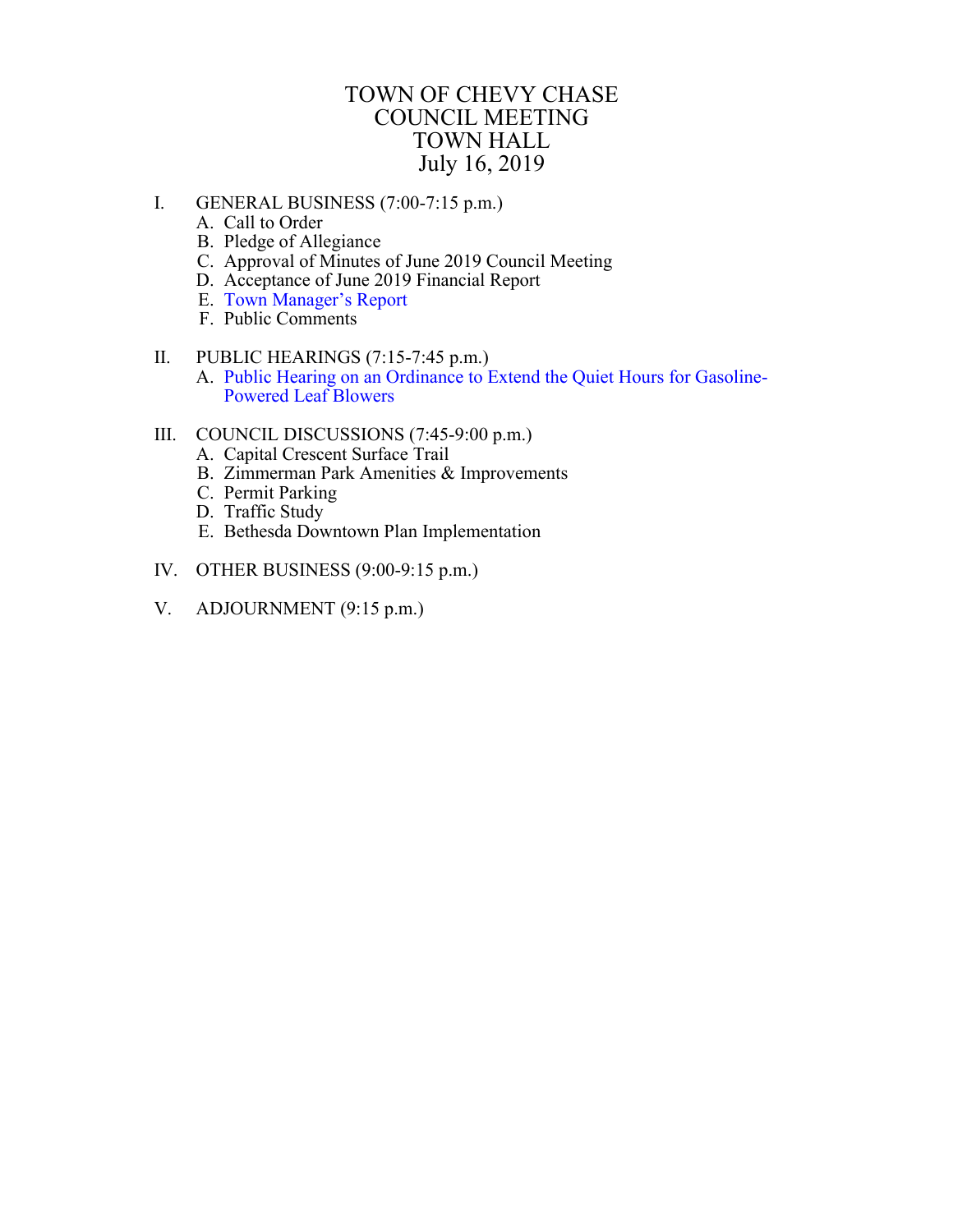# <span id="page-1-0"></span>MEMORANDUM I-E

| TO:   | Town Council               |
|-------|----------------------------|
| FR:   | Todd Hoffman, Town Manager |
| RE:   | Town Manager's Report      |
| DATE: | July 16, 2019              |

This report highlights some of the initiatives undertaken by Town staff over the past month. In the interest of brevity, I have not included ongoing staff functions. Please let me know if you have any questions or need additional information.

- Assisted Purple Line Mitigation Committee with obtaining/analyzing information from MTA/PLTP/PLTC.
- Communicated with SHA and MCPD re. traffic and pedestrian safety improvements on East West Highway.
- Communicated with SHA re. recent traffic safety improvements on Bradley Lane.
- Awarded bid for sustainable garden project.
- Continued to work with consulting engineer and landscape designer on Phase 1 plans for proposed staircase/pathway in Zimmerman Park.
- Assisted Long Range Planning Committee with tracking Bethesda redevelopment projects.
- Assisted Public Services Committee with finalizing RFP for Town-wide traffic study and responding to resident inquiries/requests re. public safety, traffic and street lighting.
- Addressed issues with composting service.
- Completed spring infrastructure repairs.
- Continued oversight of Washington Gas main replacement work.
- Scheduled FY19 audit.
- Worked with Community Relations Committee on special events.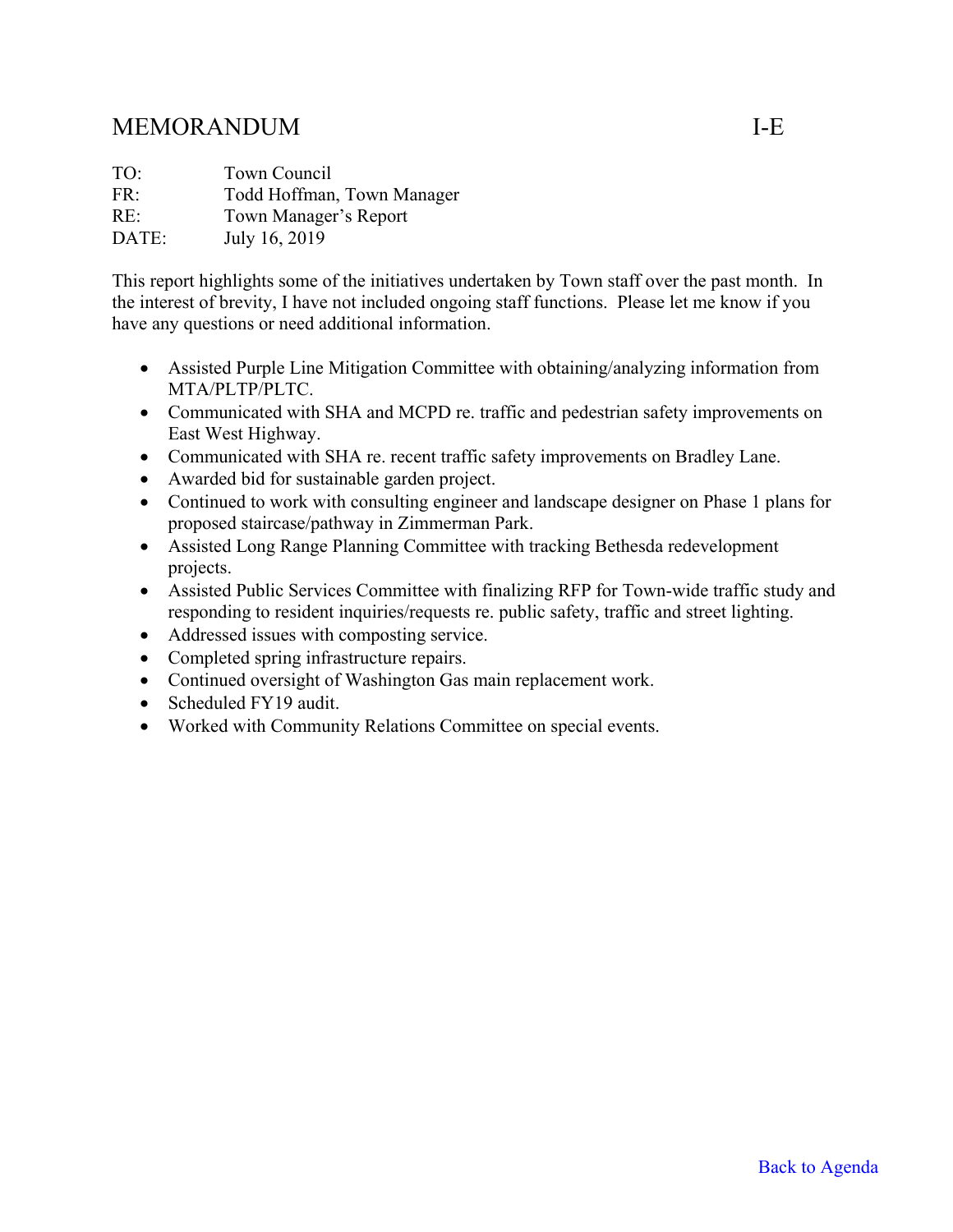Ordinance No.: 19-08 Introduced: June 12, 2019 Adopted: Effective

#### **TOWN OF CHEVY CHASE**

#### <span id="page-2-0"></span>**SUBJECT:** AN ORDINANCE TO AMEND SECTION 15-40 OF THE TOWN CODE TO EXTEND THE QUIET HOURS FOR GASOLINE-POWERED LEAF BLOWERS

WHEREAS, Section 5-202 of the Local Government Article of the Maryland Code grants to the legislative body of every incorporated municipality in Maryland, including the Town of Chevy Chase, general power to pass such ordinances not contrary to the Constitution of Maryland or public general law as deemed necessary in order to assure the good government of the municipality, to protect and preserve the municipality's rights, property, and privileges, to preserve peace and good order, to secure persons and property from danger and destruction, and to protect the health, comfort, and convenience of the citizens of the municipality; and

WHEREAS, the Town Climate and Environment Committee has recommended that the Town Council expand the quiet hours for gasoline-powered leaf blowers; and

WHEREAS, Section 301(a) of the Charter of the Town of Chevy Chase authorizes the Town Council to pass ordinances not contrary to the Constitution and laws of the State of Maryland or the Charter as it may deem necessary for the good government of the Town; for the protection and preservation of the Town's property, rights, and privileges; for the preservation of peace and good order; for securing persons and property from violence, danger or destruction; for the protection and promotion of the health, safety, comfort, convenience, welfare, and happiness of the residents of the Town and for such other police or health matters as it may deem necessary; and

WHEREAS, the Town Council introduced the following ordinance in public session assembled on the  $12<sup>th</sup>$  day of June, 2019; and

WHEREAS, the Town Council held a public hearing on the following ordinance in public session assembled on the  $16<sup>th</sup>$  day of July, 2019; and

WHEREAS, upon consideration of the recommendation of the Climate and Environment Committee, and the testimony and evidence presented at the public hearing, the Town Council finds that the quiet hours for gasoline-powered leaf blowers should be expanded; and

WHEREAS, the Town Council finds that the following ordinance is necessary for the good government of the Town; for the protection and preservation of the Town's property, rights, and privileges; for the preservation of peace and good order; for securing persons and property from violence, danger or destruction; and for the protection and promotion of the health, safety, comfort, convenience, welfare, and happiness of the residents of the Town.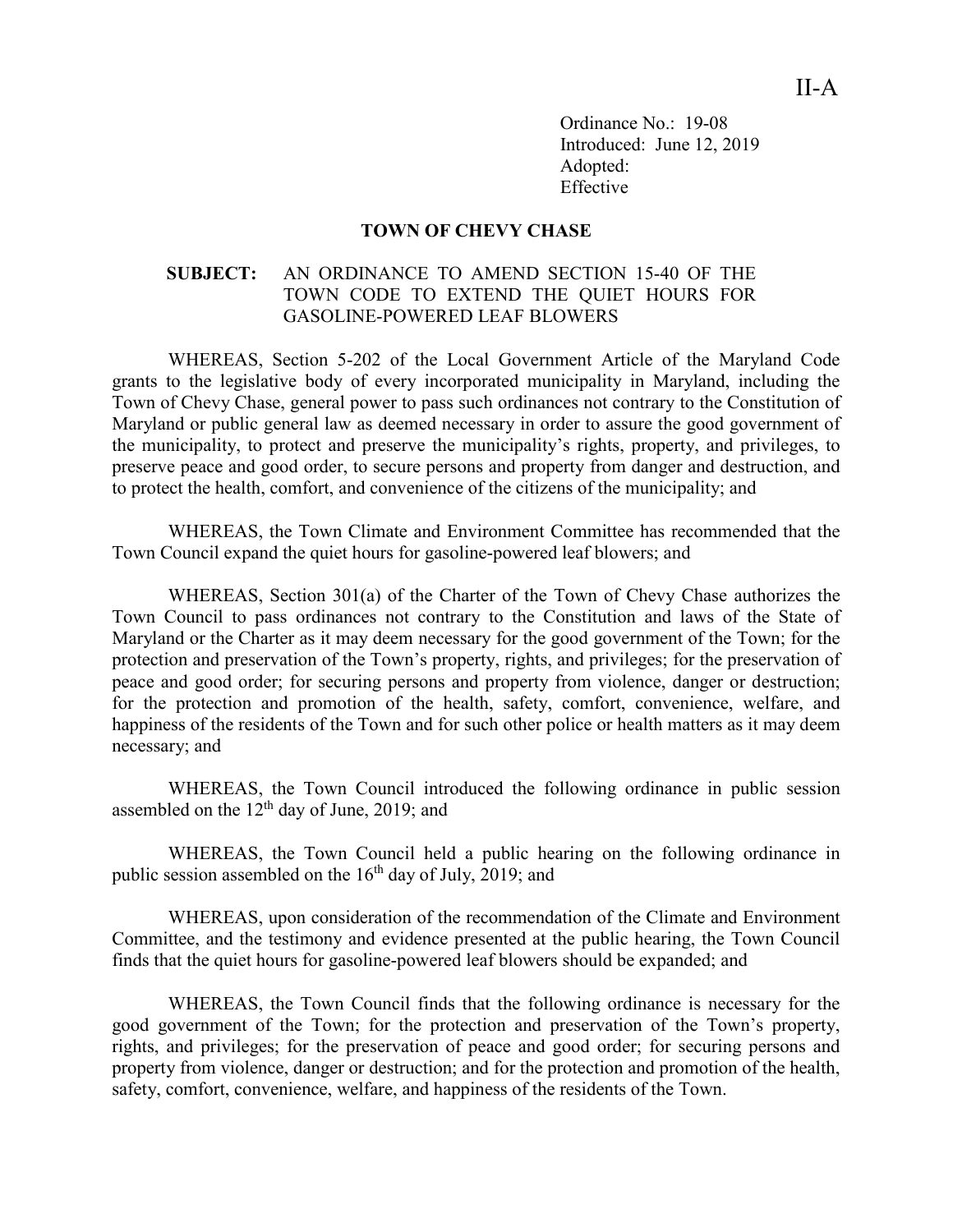NOW, THEREFORE, the Town Council of the Town of Chevy Chase does hereby adopt the following ordinance:

SECTION 1. BE IT ORDAINED AND ORDERED, this  $^{th}$  day of  $\qquad$ , 2019, by the Town Council of the Town of Chevy Chase, acting under and by virtue of the authority granted to it by the Maryland Code and the Town Charter, that the Town Code is amended to read as follows:

### **Sec. 16-1 - Noise restrictions.**

The following provisions shall apply in the Town of Chevy Chase in addition to the provisions of chapter 31B of the Montgomery County Code:

(1) **Construction.** No construction activities shall commence prior to 7:00 a.m. on weekdays, and 9:00 a.m. on weekends and all federal holidays. Construction activities shall end no later than 7:00 p.m. on all days. As used herein, "construction activities" means temporary activities directly associated with site preparation, assembly, erection, repair, alteration, renovation, construction, or demolition of improvements, or other similar activities including, but not limited to, moving heavy equipment, delivering materials, loading or unloading, operating equipment with audible "back-up" warning devices, and allowing engines to idle.

(2) **Landscaping** Special noise limits. It shall be unlawful for any person to engage in, or permit another to engage in, the following conduct: **No outdoor landscaping power equipment shall be operated prior to 8:00 a.m. on weekdays, and 9:00 a.m. on weekends and all federal holidays. Outdoor landscaping power equipment shall be operated no later than 8:00 p.m. on weekdays, and 7:00 p.m. on weekends and all federal holidays.** 

- a. Except in an emergency, operate more than one (1) piece of outdoor landscaping power equipment on a property between the hours of 7:00 p.m. and 8:00 p.m. on weekdays;
- b. Except in an emergency, operate outdoor landscaping power equipment after 8:00 p.m. or before 8:00 a.m. on weekdays or after 7:00 p.m. or before 9:00 a.m. on weekends and all federal holidays;

c. As used herein, "outdoor landscaping power equipment" means motorized equipment such as a lawn mower, chainsaw, leaf blower, **weed trimmer,** or other similar equipment. **Leaf blowers are subject to additional restrictions described in sections (a) and (b) below.** "Outdoor landscaping power equipment" does not include motor vehicles or fixtures such as air conditioners, heat pumps, back-up generators and similar equipment attached to a building.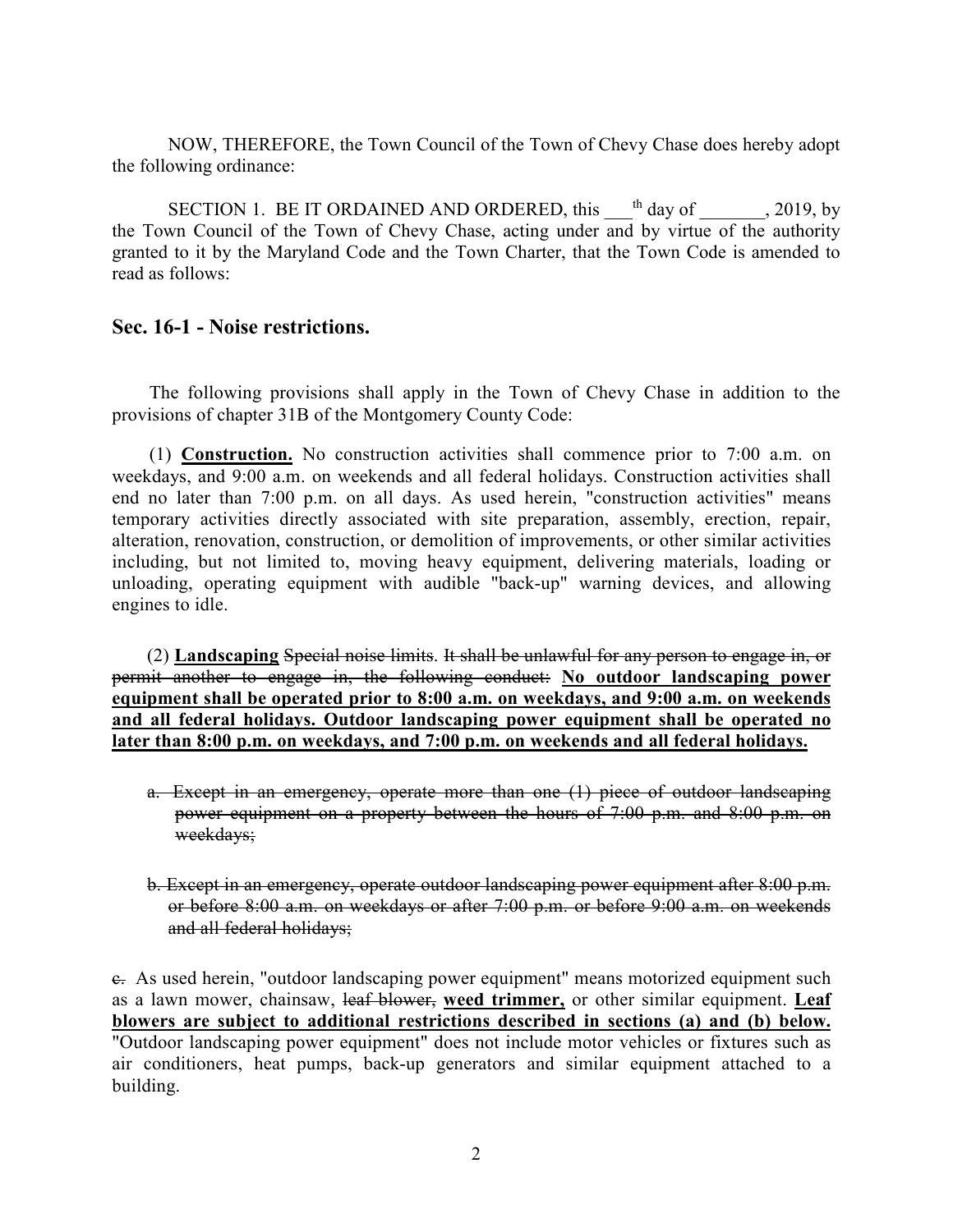- **a. No gasoline-powered leaf blower shall be operated prior to 9:00 a.m. on weekdays, weekends, and all federal holidays. A gasoline-powered leaf blower shall be operated no later than 7:00 p.m. on all days.**
- **b. No electric or battery-powered leaf blower shall be operated prior to 8:00 a.m. on weekdays, and 9:00 a.m. on weekends and all federal holidays. An electric or battery-powered leaf blower shall be operated no later than 7:00 p.m. on all days.**

(3) Penalties. Violation of any provision of this chapter shall be a municipal infraction. Any person or persons guilty of a municipal infraction shall be subject to a fine in the amount specified below:

- a. First violation ..... \$200.00
- b. Second violation ..... 400.00
- c. Third violation ..... 1,000.00

d. Any person who violates this chapter or directs or allows another to commit an act that violates this chapter, the person's employer if the person acted in the course of his or her employment, and any property owner who allows a violation of this chapter on his or her property shall be guilty of a violation and shall be jointly and severally subject to the penalties provided in subsections a. through c. If a violation occurs, there shall be a rebuttable presumption that all owners of the property allowed the violation.

(4) An enforcement officer may issue a municipal infraction citation for any violation of this chapter if the enforcement officer:

a. Witnesses the violations; or

b. Receives written complaints from at least two (2) witnesses, who are not residents at the same address, of a noise disturbance. Complaints by two (2) witnesses are required to issue a citation under this paragraph, but are not required to prove that a person violated this chapter. The complainants must be willing to testify in court, if required.

SECTION 2. AND BE IT FURTHER ORDAINED AND ORDERED, this  $<sup>th</sup>$  day of</sup> \_\_\_\_\_\_\_\_\_\_\_\_\_\_\_\_\_, 2019, by the Town Council of the Town of Chevy Chase, acting under and by virtue of the authority granted to it by the Maryland Code and the Town Charter that, that:

\* \* \*

(1) If any part or provision of this ordinance is declared by a court of competent jurisdiction to be invalid, the part or provision held to be invalid shall not affect the validity of the ordinance as a whole or any remaining part thereof; and